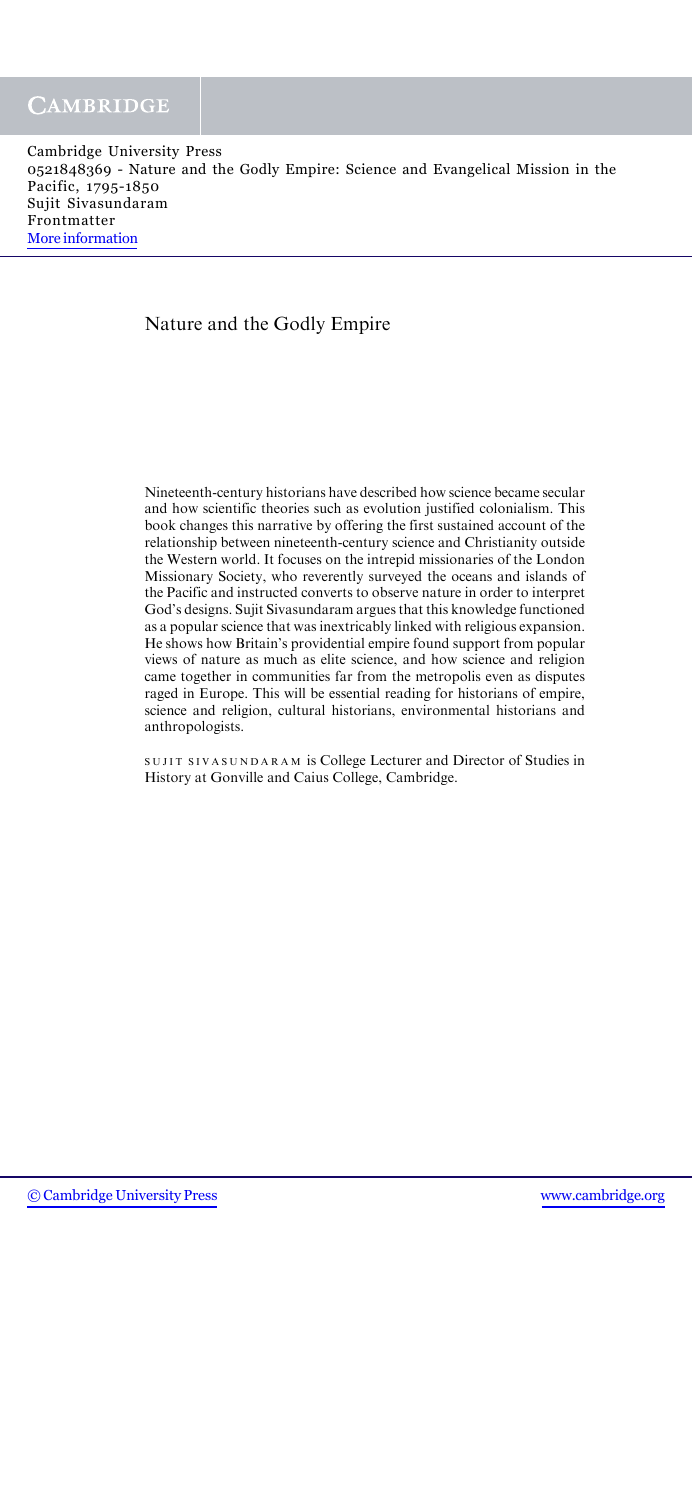| Cambridge University Press                                                       |  |
|----------------------------------------------------------------------------------|--|
| 0521848369 - Nature and the Godly Empire: Science and Evangelical Mission in the |  |
| Pacific, 1795-1850                                                               |  |
| Sujit Sivasundaram                                                               |  |
| Frontmatter                                                                      |  |
| More information                                                                 |  |

Cambridge Social and Cultural Histories

Series editors:

Margot C. Finn, University of Warwick Colin Jones, University of Warwick Keith Wrightson, Yale University

New cultural histories have recently expanded the parameters (and enriched the methodologies) of social history. Cambridge Social and Cultural Histories recognizes the plurality of current approaches to social and cultural history as distinctive points of entry into a common explanatory project. Open to innovative and interdisciplinary work, regardless of its chronological or geographical location, the series encompasses a broad range of histories of social relationships and of the cultures that inform them and lend them meaning. Historical anthropology, historical sociology, comparative history, gender history and historicist literary studies – among other subjects – all fall within the remit of Cambridge Social and Cultural Histories.

Titles in the series:

- 1 Margot C. Finn The Character of Credit: Personal Debt in English Culture, 1740–1914
- 2 M. J. D. Roberts Making English Morals: Volunteer Association and Moral Reform in England, 1787–1886
- 3 Karen Harvey Reading Sex in the Eighteenth Century: Bodies and Gender in English Erotic Culture
- 4 Phil Withington The Politics of Commonwealth: Citizens and Freemen in Early Modern England
- 5 Mark S. Dawson Gentility and the Comic Theatre of Late Stuart London
- 6 Julie-Marie Strange Death, Grief and Poverty in Britain, 1870–1914
- 7 Sujit Sivasundaram Nature and the Godly Empire: Science and Evangelical Mission in the Pacific, 1795–1850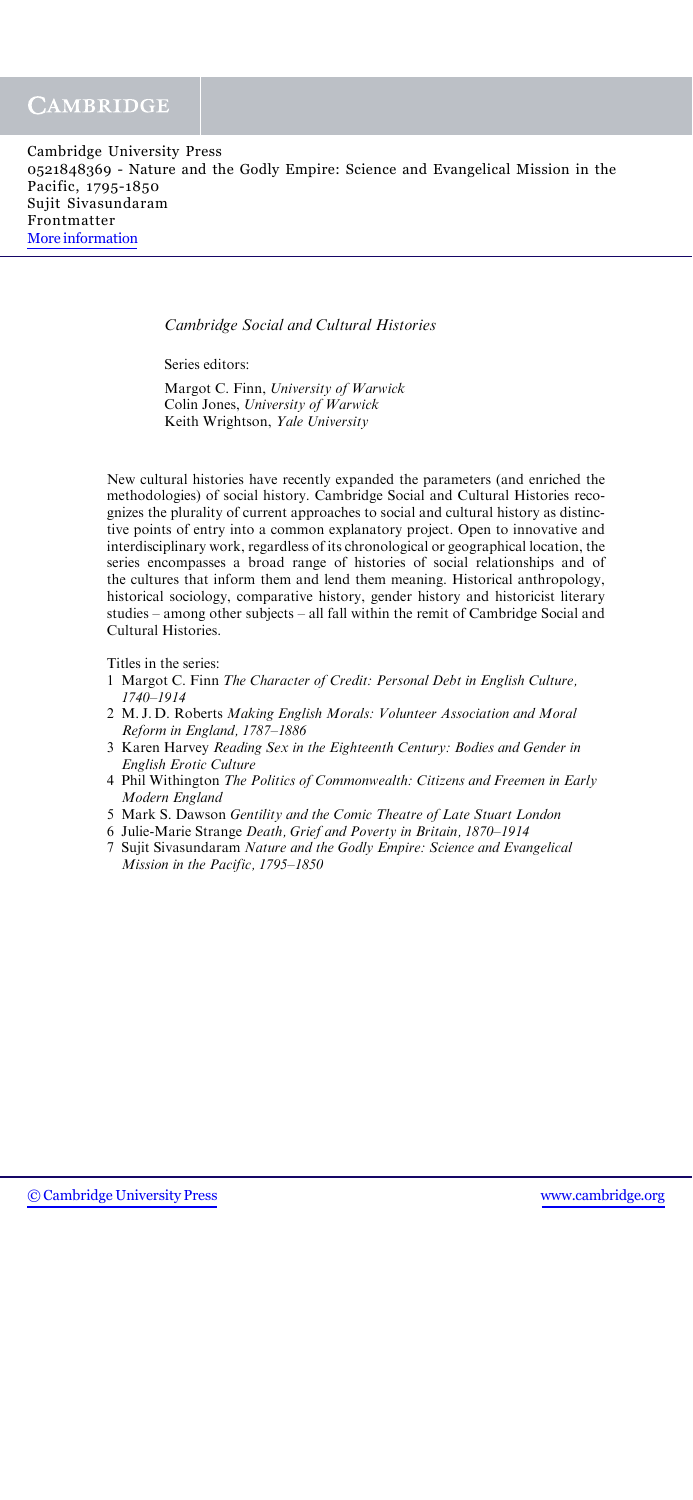# Nature and the Godly Empire

Science and Evangelical Mission in the Pacific, 1795–1850

Sujit Sivasundaram

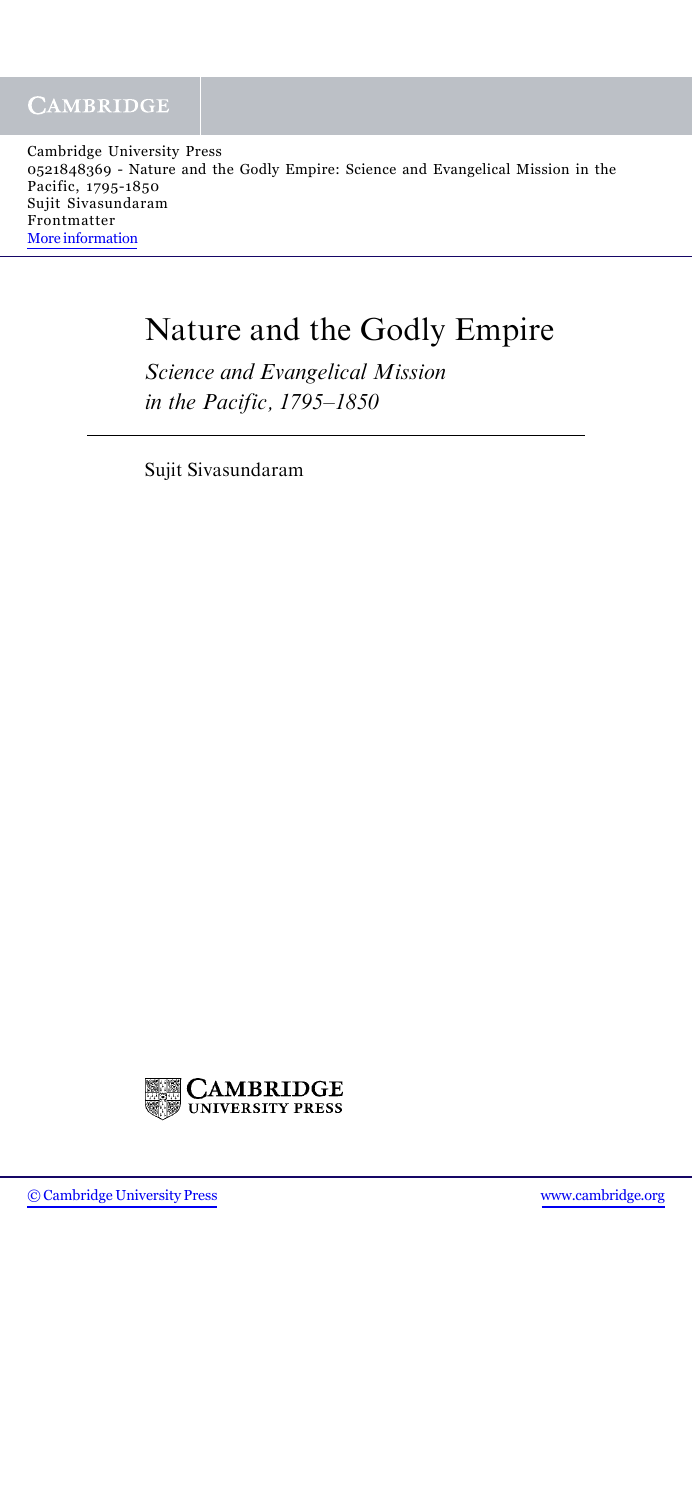## **CAMBRIDGE**

| Cambridge University Press                                                       |  |
|----------------------------------------------------------------------------------|--|
| 0521848369 - Nature and the Godly Empire: Science and Evangelical Mission in the |  |
| Pacific, 1795-1850                                                               |  |
| Sujit Sivasundaram                                                               |  |
| Frontmatter                                                                      |  |
| More information                                                                 |  |

CAMBRIDGE UNIVERSITY PRESS Cambridge, New York, Melbourne, Madrid, Cape Town, Singapore, São Paulo

CAMBRIDGE UNIVERSITY PRESS The Edinburgh Building, Cambridge CB2 2RU, UK

PUBLISHED IN THE UNITED STATES OF AMERICA BY CAMBRIDGE UNIVERSITY PRESS , NEW YORK

www.cambridge.org Information on this title: www.cambridge.org/9780521848367

 $\circ$  Sujit Sivasundaram 2005

This publication is in copyright. Subject to statutory exception and to the provisions of relevant collective licensing agreements, no reproduction of any part may take place without the written permission of Cambridge University Press.

First published 2005

Printed in the United Kingdom at the University Press, Cambridge

A catalogue record for this publication is available from the British Library

ISBN-13 978-0-521-84836-7 hardback ISBN-10 0-521-84836-9 hardback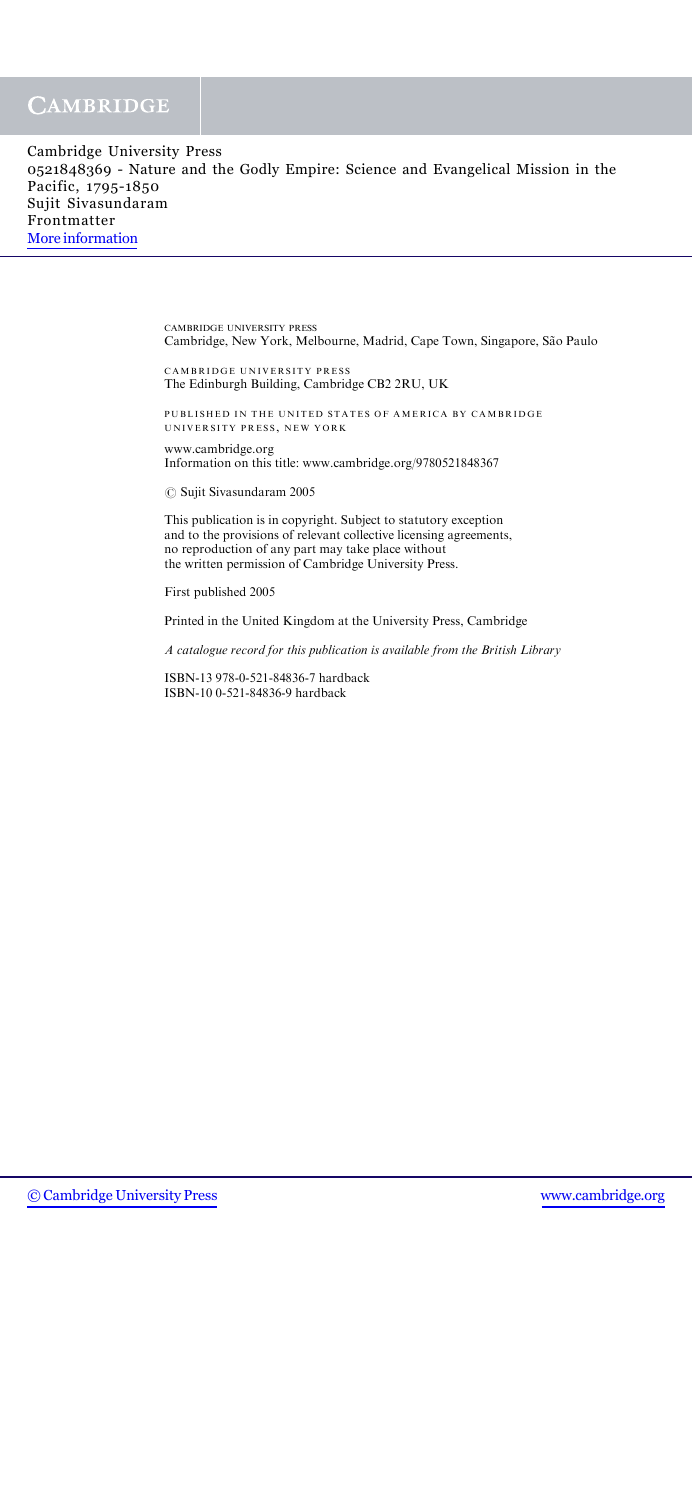#### **CAMBRIDGE**

Cambridge University Press 0521848369 - Nature and the Godly Empire: Science and Evangelical Mission in the Pacific, 1795-1850 Sujit Sivasundaram Frontmatter [More information](http://www.cambridge.org/0521848369)

> Behold yon rustic temple, pillared round With stems of stately tamanu and bound With wattled boughs, and white and shining wall, And wicker doors, thrown wide to welcome all And graceful cocoa-plumes and plaintain leaves Crowning its roof and drooping round its eaves! The pulpit steps are propt on warriors' spears – The peaceful badge of sanguinary years! While poisoned shafts and hatchets hung on high, And clubs like votive tablets, catch the eye – And gods, whose demon-dynasty is o'er Support the roof or fence the sacred door – Like vassals conquered in the field of war, And chained like trophies to the victor's car [...] Such is the temple of the rising state! The pledge and promise of a happier fate! – An infant Zion pointing to the skies, To melt the heart and 'draw the wondering eyes!' [ ... ] How sweet, how lovely, in this isle remote, The first fair landmark raised to holy thought! Fresh as a fountain in the wilderness, Its living springs shall heal the land's distress! [ ... ] All – all is changed! Where'er I turn mine eyes, The monuments of peace and love arise! [ ... ] Little he deemed, who led the first enterprise, To watch the wheeling worlds that light yon skies – How soon – where thirst of science paved the way – The 'Men of Peace' should bring a brighter day! How soon – attracted by a brighter star, The light of Faith should follow from afar, Divulge new worlds – the slumbering isles arouse, Decked like a bride to meet her heavenly spouse!

Extracted from, Anon, Polynesia, or Missionary Toils and Triumphs in the South Seas, A Poem (London, 1839), 75–81. The author refers to the chapel of Raiatea, which was built by the missionaries who are at the focus of this book (lines 1–22) and to the voyages of Captain James Cook, which provided the inspiration for missionary work in the Pacific (lines 25–30).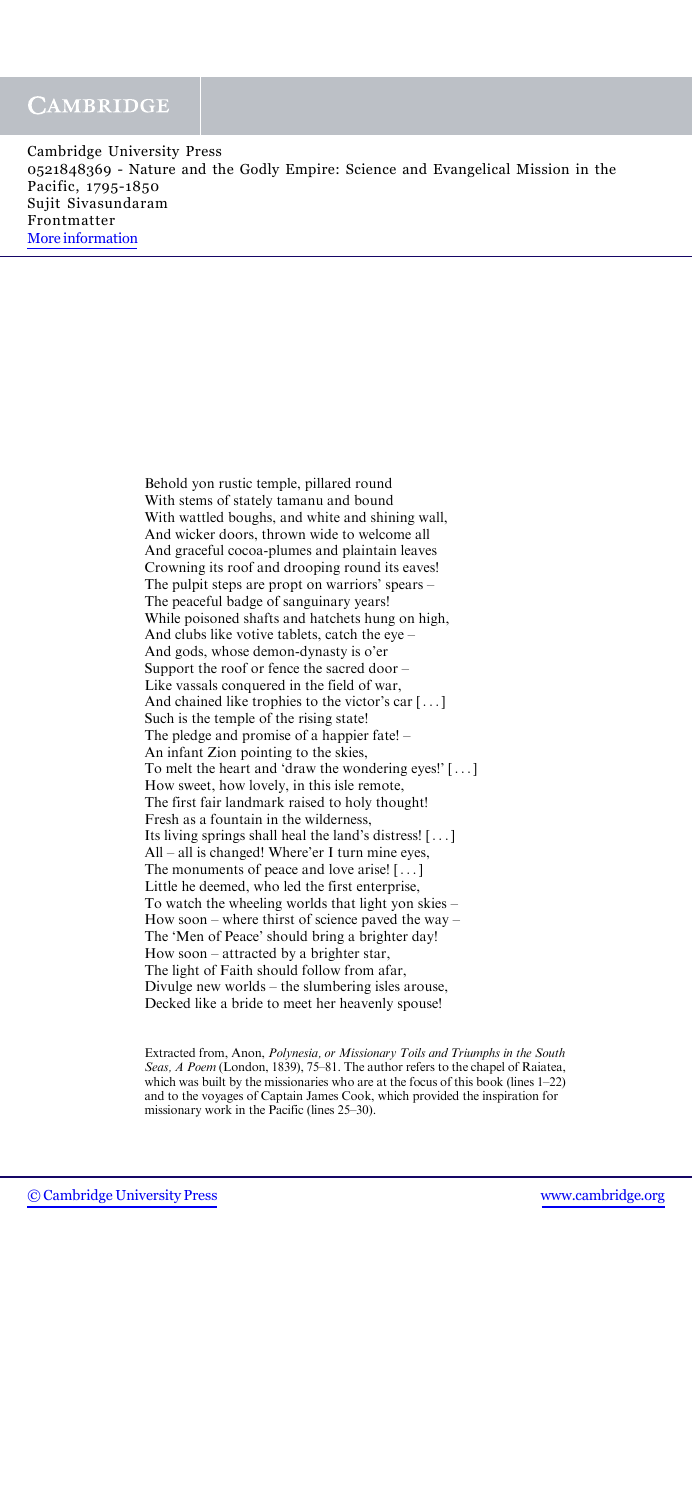## Contents

|              | List of illustrations<br>Acknowledgements                    | page | <b>V111</b><br>$\mathbf{X}$ |
|--------------|--------------------------------------------------------------|------|-----------------------------|
|              | Introduction                                                 |      | 1                           |
| 1            | The light of the sun: stimulus for mission                   |      | 14                          |
| 2            | The growth of the mind: nature and mission education         |      | 58                          |
| 3            | The seed of the soul: conversion illustrated by nature       |      | 95                          |
| 4            | The body that will bloom: death and its theology of nature   |      | 119                         |
| 5            | The plants of the land: building settlements of civilisation |      | 148                         |
| 6            | The idol of weeds: the exchange and display of nature        |      | 177                         |
|              | Conclusions                                                  |      | 202                         |
| <i>Index</i> | Bibliography                                                 |      | 214<br>238                  |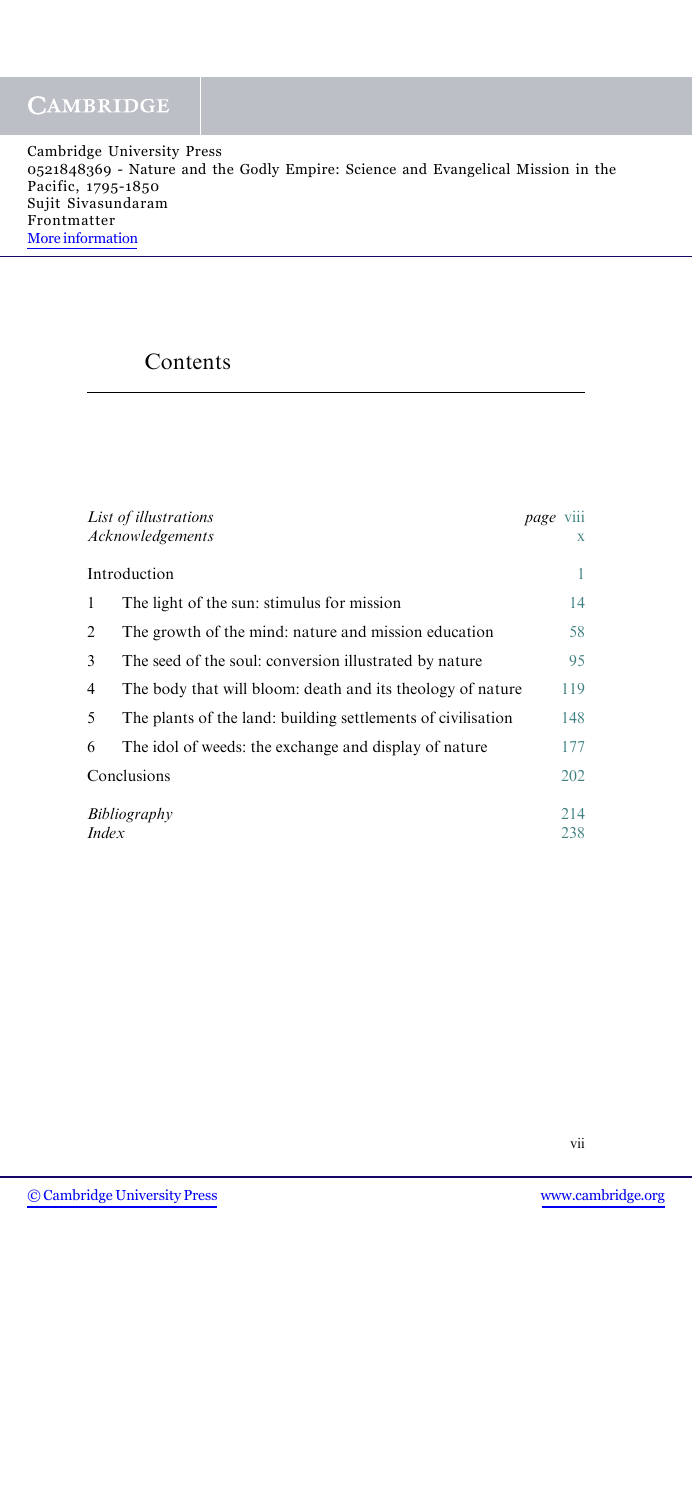## Illustrations

| 1.1 | "Links and Ladders." A game illustrating the history<br>of the London Missionary Society, from Home Odds<br>Box 14, Council for World Mission Archives.                                                                            | 16  |
|-----|------------------------------------------------------------------------------------------------------------------------------------------------------------------------------------------------------------------------------------|-----|
| 2.1 | "The Spiritual Barometer", from Evangelical Magazine,<br>1800, 526. An engraving of an instrument that could be<br>used to measure spiritual progress. Reproduced by<br>permission of the Syndics of Cambridge University Library. | 78  |
| 2.2 | An engraving of the sloth, as icon of spiritual lethargy,<br>from Evangelical Magazine, 1803, 69. Reproduced by<br>permission of the Syndics of Cambridge University Library.                                                      | 80  |
| 2.3 | An engraving of the beaver, as icon of spiritual activity,<br>from Evangelical Magazine, 1803, 158. Reproduced by<br>permission of the Syndics of Cambridge University Library.                                                    | 81  |
| 2.4 | "Juvenile Anniversary at Huahine." A missionary monitors<br>the reading of a group of students, from Missionary Sketches<br>for April 1858, from Council for World Mission Archives.                                               | 85  |
| 3.1 | A portrait of "Temoteitei of the Marquesas", from<br>Evangelical Magazine, 1800, frontispiece. Reproduced by<br>permission of the Syndics of Cambridge University Library.                                                         | 106 |
| 3.2 | The "Hottentots" or Khoi Khoi with their missionary<br>Mr Kircherer, from Evangelical Magazine, 1804, frontispiece.<br>Reproduced by permission of the Syndics of Cambridge<br>University Library.                                 | 108 |
| 4.1 | "Captain Cook's landing at Erromanga", from Basil Mathews,<br>John Williams, The Ship-Builder (Oxford, 1915). Reproduced<br>by permission of the Syndics of Cambridge University Library.                                          | 129 |
| 4.2 | "John Williams' landing at Erromanga", from Basil Mathews,<br>John Williams, The Ship-Builder (Oxford, 1915). Reproduced<br>by permission of the Syndics of Cambridge University Library.                                          | 130 |

viii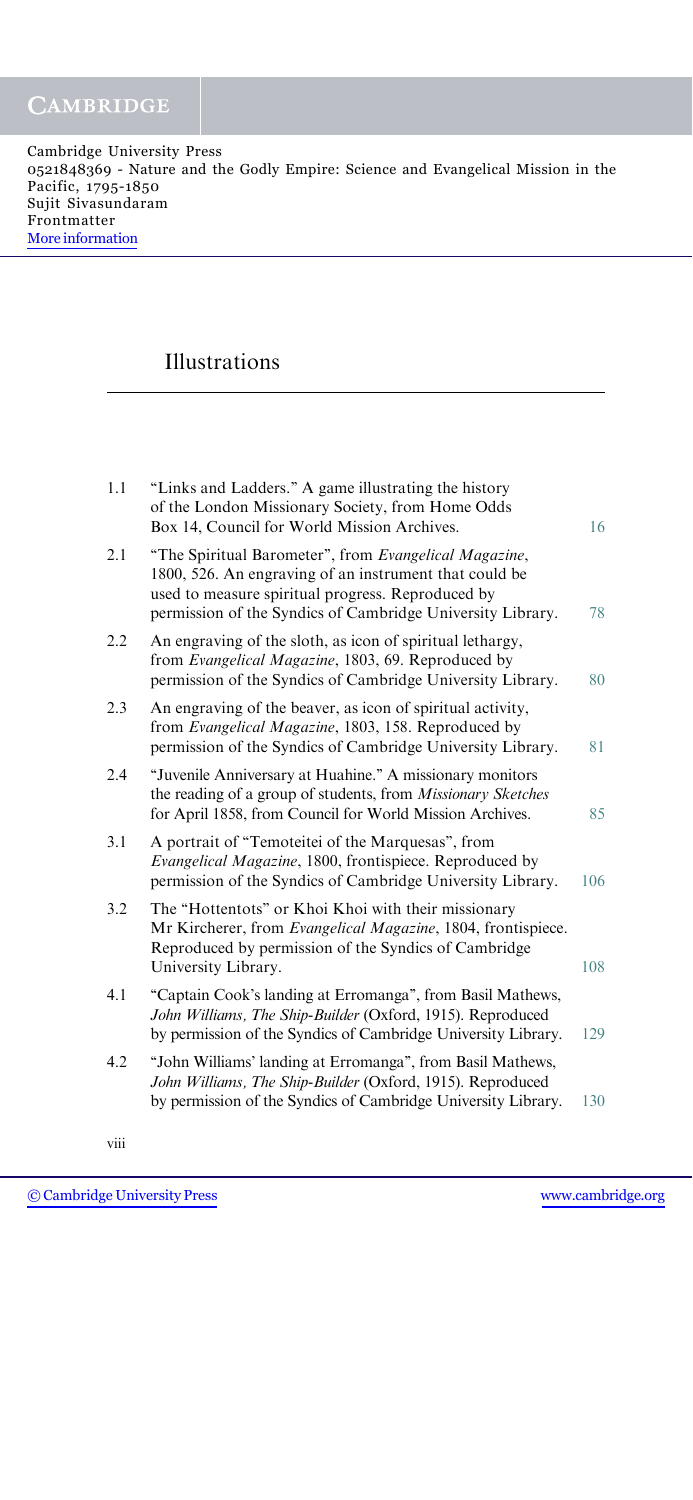| Cambridge University Press                                                       |  |  |
|----------------------------------------------------------------------------------|--|--|
| 0521848369 - Nature and the Godly Empire: Science and Evangelical Mission in the |  |  |
| Pacific, 1795-1850                                                               |  |  |
| Sujit Sivasundaram                                                               |  |  |
| Frontmatter                                                                      |  |  |
| More information                                                                 |  |  |
|                                                                                  |  |  |

| List of illustrations |  |
|-----------------------|--|
|-----------------------|--|

| 4.3 | George Baxter, 'The Massacre of the Lamented Missionary<br>Rev. John Williams' (London, 1841). From the Council<br>for World Mission Archives.                                                                                                  | 138 |
|-----|-------------------------------------------------------------------------------------------------------------------------------------------------------------------------------------------------------------------------------------------------|-----|
| 4.4 | J. Leary, 'Massacre of the Rev. John Williams' (London,<br>1841). By permission of the National Library of Australia.                                                                                                                           | 140 |
| 4.5 | Dillon's Bay, Erromanga, from Evangelical Magazine,<br>1843, 413. Reproduced by permission of the Syndics<br>of Cambridge University Library.                                                                                                   | 141 |
| 5.1 | "Fare Harbour in the island of Huahine", from Daniel<br>Tyerman and George Bennet, Journal of Voyages<br>(London, 1831), vol. II, plate ii. Reproduced by<br>permission of the Syndics of Cambridge<br>University Library.                      | 154 |
| 5.2 | "Scenes at the rear of Fare Harbour in the Island<br>of Huahine", from Daniel Tyerman and George Bennet,<br>Journal of Voyages (London, 1831), vol. II, plate x.<br>Reproduced by permission of the Syndics of Cambridge<br>University Library. | 156 |
| 6.1 | The London Missionary Society's Museum, from<br>Lady's Newspaper, 16 April 1853, by permission<br>of the British Library.                                                                                                                       | 178 |
| 6.2 | The London Missionary Society's Museum, from<br>Illustrated London News, 25 June 1859. Reproduced<br>by permission of the Syndics of Cambridge<br>University Library.                                                                           | 182 |
| 6.3 | A view of A'a, as it appears in the British Museum, by<br>permission of the British Museum.                                                                                                                                                     | 190 |
| 6.4 | "Taaroa Upoo Vahu", from Missionary Sketches, January<br>1824, from Council for World Mission Archives.                                                                                                                                         | 191 |
| C.1 | James Nisbet, 'Children's Missionary Map' (1844).<br>By permission of the British Library.                                                                                                                                                      | 204 |
| C.2 | James Nisbet, 'Pictorial Missionary Map' (1861?).<br>By permission of the British Library.                                                                                                                                                      | 206 |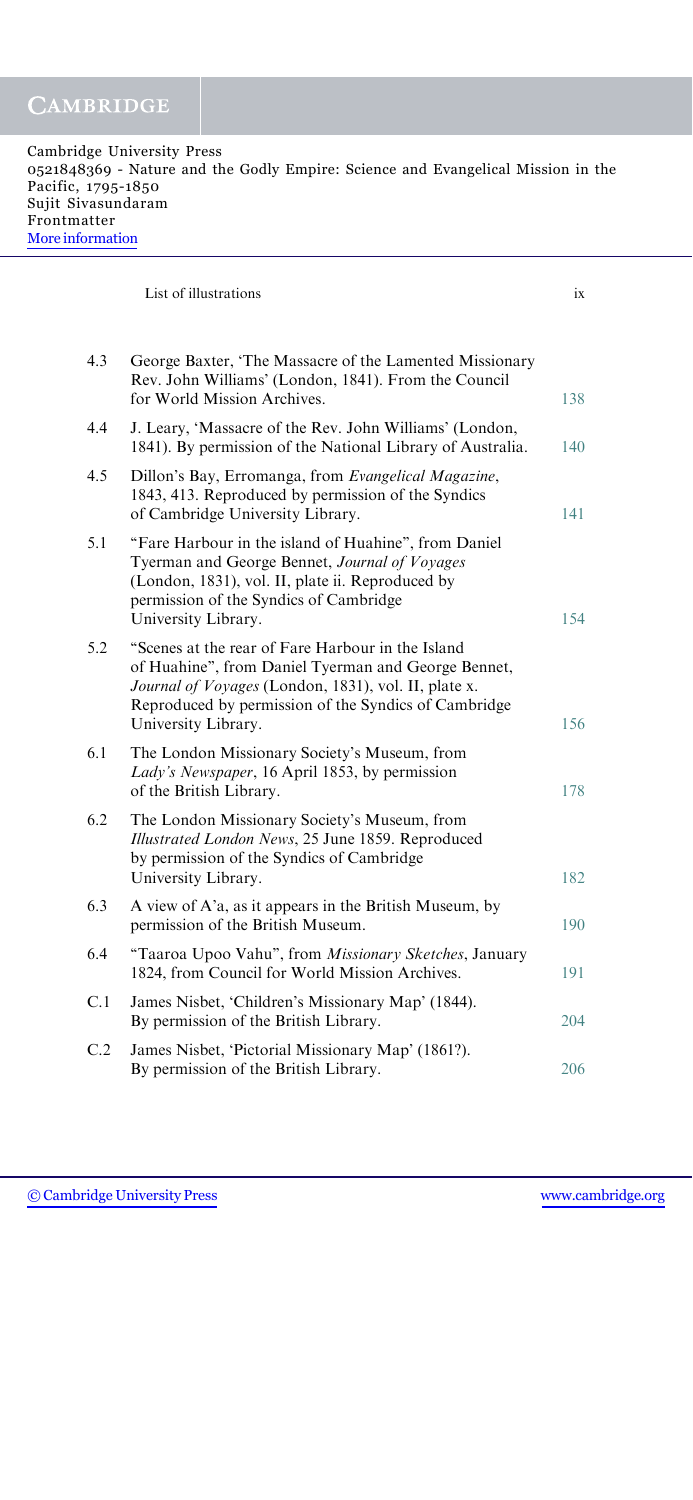## Acknowledgements

On the shores of Colombo, alongside the rocks that stud the seashore and the railway line that transports hundreds into the city, there is a school called St Thomas's Prep. Every morning, at seven-thirty, the bell tolls and hundreds of boys dressed in white and blue make their way in perfect lines to the chapel. It was at this school that I learnt my first lessons, and it was here that I was first introduced to the rudiments of Christianity.

As I think about the long journey I have made since then, I have many people to thank. But the ever optimistic teachers of St Thomas's Prep, who kept to the task of educating their charges, regardless of the rude interruptions from bomb blasts, curfews and riots, must come very close to the top. My parents, Siva and Ramola Sivasundaram, have been unstinting in their support and encouragement, and have coped remarkably well with a son who never emerged from university. I am also indebted to my grandparents, Mano Muthu Krishna and George Candappa, from whom I learnt to write.

Cambridge – so different from Colombo – has now become my home. This book first took shape as a doctoral dissertation in the Department of History and Philosophy of Science, where the staff and students provided me with a setting to explore my ideas without the limitations of disciplinary boundaries. Jim Secord was the perfect doctoral supervisor. I have benefited enormously from his meticulous attention to detail, his unrivalled familiarity with scholarship, and his unfailing generosity. It can safely be said that this book would never have seen the light of day without his friendship.

More recently, the Master and Fellows of Gonville and Caius College appointed me to a Research Fellowship. I am grateful for the time this has given me away from full-time teaching to pursue a course of publication. I would not have been able to write a doctoral thesis without the financial support of the following sources: the Lord Mountbatten Memorial Fund; Christ's College, Cambridge; the Overseas Research Studentship Scheme; the Cambridge Commonwealth Trust; the Divinity School, Cambridge; the Edith and Raymond Williamson Fund; and the Holland Rose Fund.